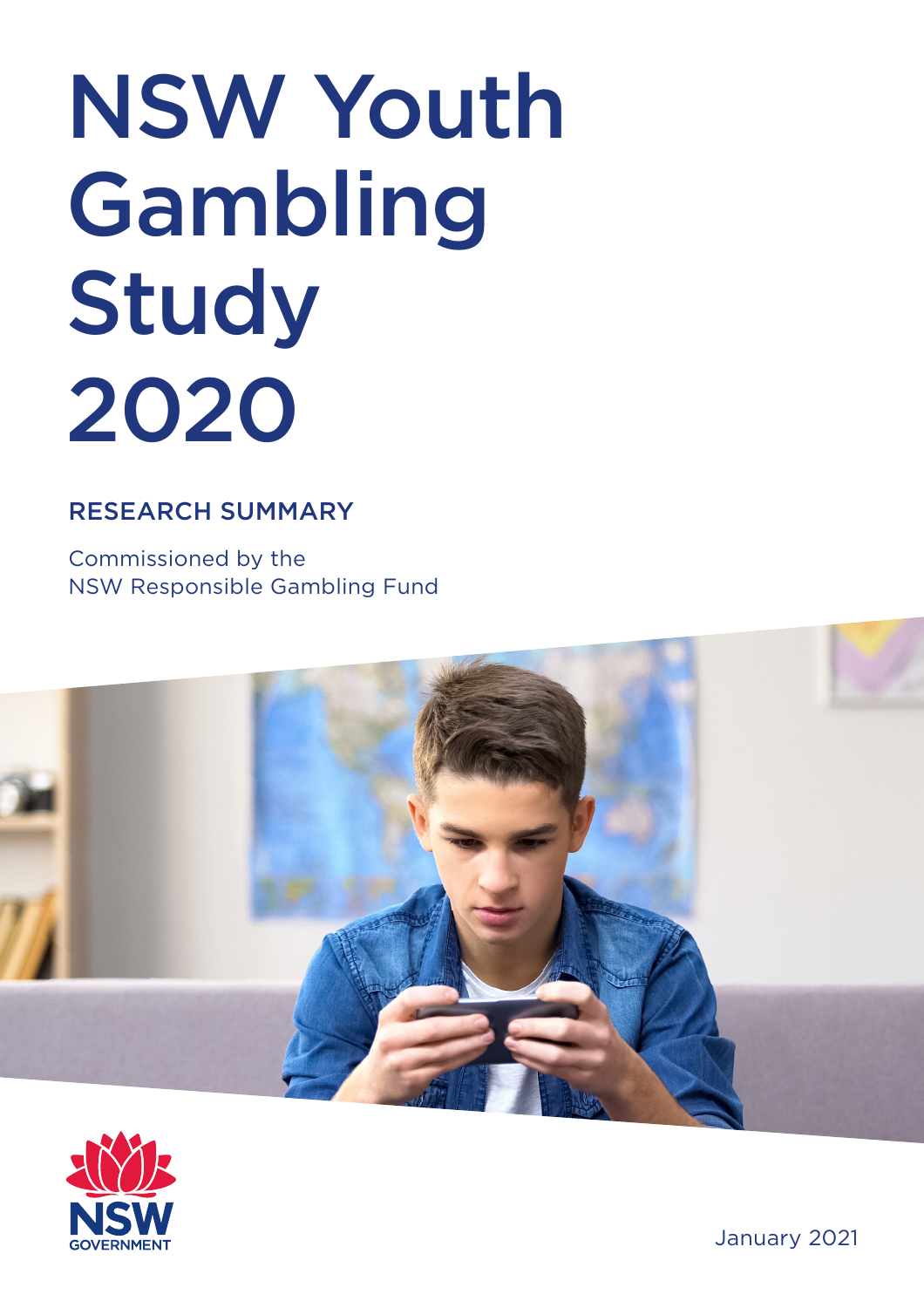This research summary was prepared by the Office of Responsible Gambling to provide an overview of the key findings of the NSW Youth Gambling Study 2020, and is based on the research report written by CQUniversity

The NSW Youth Gambling Study 2020 was commissioned by the NSW Responsible Gambling Fund (RGF) and undertaken by CQUniversity.

The full research report for the study can be found on the Office of Responsible Gambling website and should be referred to for full detail on the study.

Suggested citation for this summary:

The Office of Responsible Gambling. (2020). *NSW Youth Gambling Study 2020, Research Summary*, website reference

Suggested citation for the full report:

Hing, N., Russell, A. M. T., King, D., Rockloff, M., Browne, M., Greer, N., Newall, P., Sproston, K., Chen, L., & Coughlin, S. (2020). *NSW Youth Gambling Study 2020*. Sydney: NSW Responsible Gambling Fund.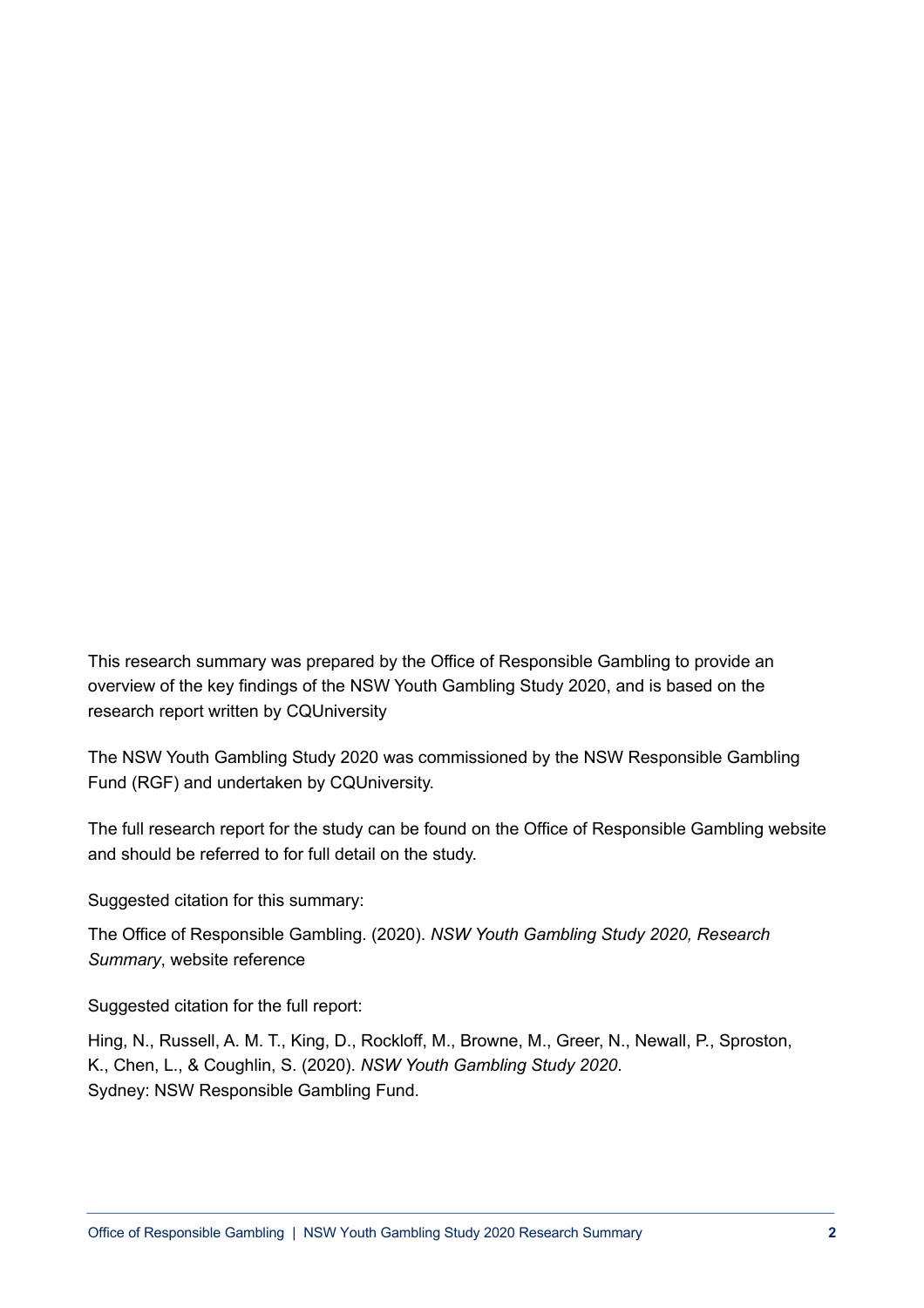## **Research summary**

This report summarises the main results of the NSW Youth Gambling Study 2020. The study was conducted by CQUniversity, funded by the NSW Responsible Gambling Fund and overseen by the Office of Responsible Gambling. The full results and an expanded discussion can be found in the comprehensive research report.

## **Why did we do this study?**

The study aimed to increase understanding of gambling and simulated gambling by young people aged 12-17 years in NSW, in order to prevent and reduce gambling harm.

How young people are engaging with gambling is changing. This change is being driven by rapid technological changes, the high-level of engagement of young people with mobile technology and gaming, the increase in traditional and online gambling advertising and the expanding variety of games with gambling-like components and monetary gambling opportunities.

The Office is acting on the findings of the report with a program of work focused on the education and awareness of parents, young people, and the community, through schools, sport and online and social media.

#### **How was the study carried out?**

A review of Australian and international peer reviewed and grey literature (from 2003 to 2019) was conducted to summarise current knowledge about young people's exposure to, and participation in, gambling and simulated gambling<sup>1</sup> activities.

We also talked to 104 young people through 16 focus groups in eight locations, including two groups with Indigenous young people and one each with Chinese and Vietnamese young people.

An online survey was conducted with 2,220 young people in early 2020. Three samples were recruited via flyers delivered to household letterboxes (n=551), a Qualtrics panel (n=826) and email/online advertising (n=843).

The findings from the letterbox sample have been weighted for age, gender and location based on ABS population projections for 2020 to improve representativeness. These data have been used to answer questions about the nature and extent of gambling and simulated gambling amongst the survey sample of 551 young people. The results show similarity to those of studies with larger and more representative samples.

<sup>1</sup> Simulated gambling is defined as games which imitate many core characteristics of gambling (e.g., the look, sound and actions) but which do not provide an opportunity for a cash payout.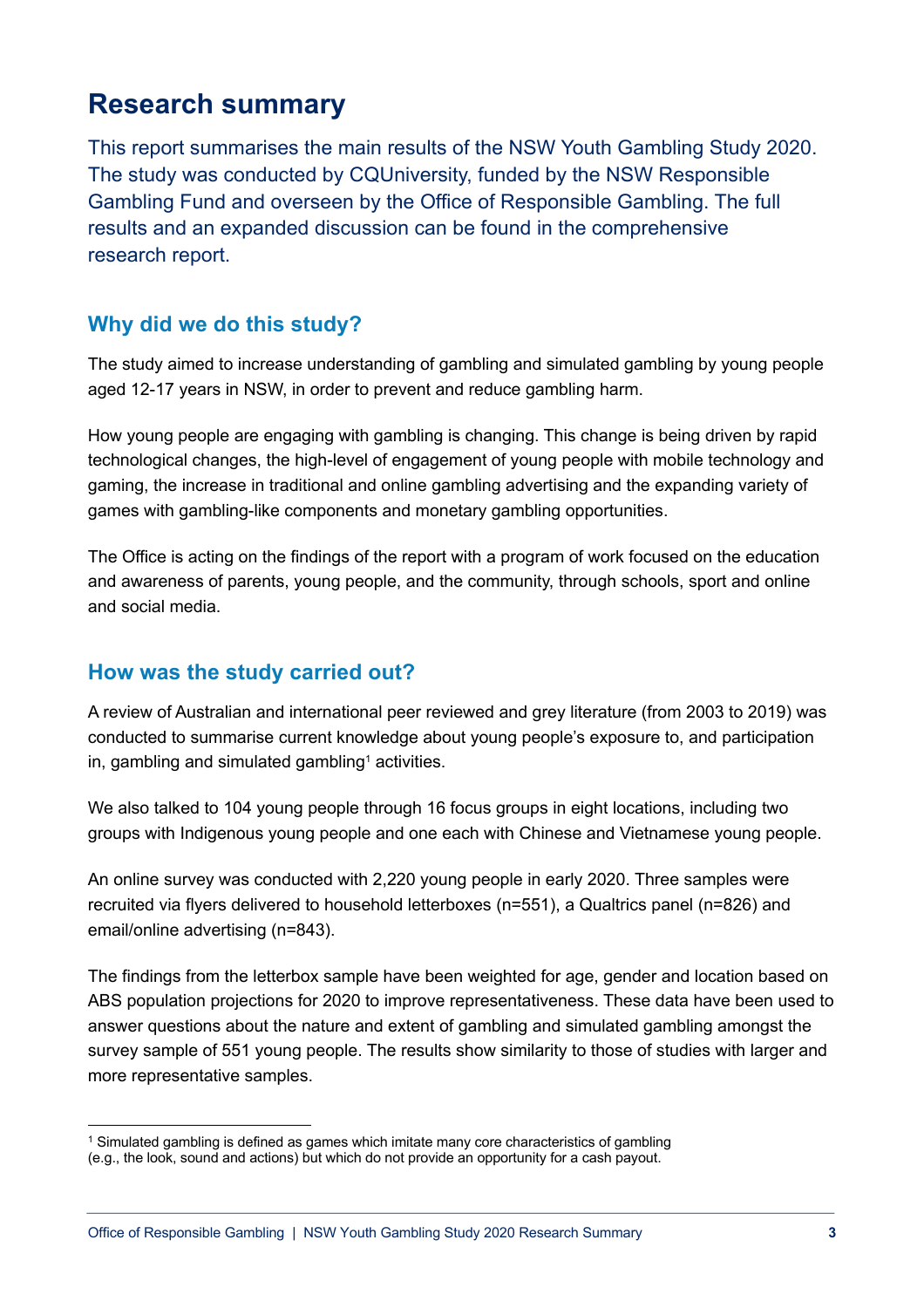The data from the Qualtrics sample (n=826) and email/advertising sample (n=843) have been analysed separately to answer questions about the factors that influence youth gambling attitudes and behaviours. These samples have the advantage of relatively large numbers of people classified as problem/at risk gamblers and problematic gamers, making the data useful for examining associations between variables for different groups of young people.

## **Key findings**

The following findings are based on the weighted responses of the young people in the letterbox survey sample.

- On average, young people start simulated gambling and monetary gambling at much the same age (11-12 years).
- In the past vear, 29.8 per cent had participated in monetary gambling and 40.1 per cent had played games with gambling components.
- The past-year problem gambling rate was 1.5 per cent, and a further 2.2 per cent were at-risk gamblers.
- Gambling usually occurred with parents/guardians (53.7%), followed by friends aged 17 or less (26.8%), relatives aged 18 years or over (20.7%), relatives under 18 years (20.1%), and grandparents (19.5%). Relatively few (9.1%) gambled alone.
- Nearly half (46.1%) reported noticing gambling advertising on television during sports and racing events at least weekly.

The study identified key factors influencing young people to gamble.<sup>1</sup>

- Parents were the strongest influence on youth gambling. Young people were more likely to have gambled in the past year if they had gambled with their parents during childhood and had parents who approved of gambling. A problem gambling adult in the household when growing up was also found to uniquely predict problem/at-risk gambling amongst youth survey respondents.
- Exposure to gambling advertising in both traditional and digital media and thinking more positively about gambling due to seeing gambling advertisements, were associated with gambling participation, intentions and problems.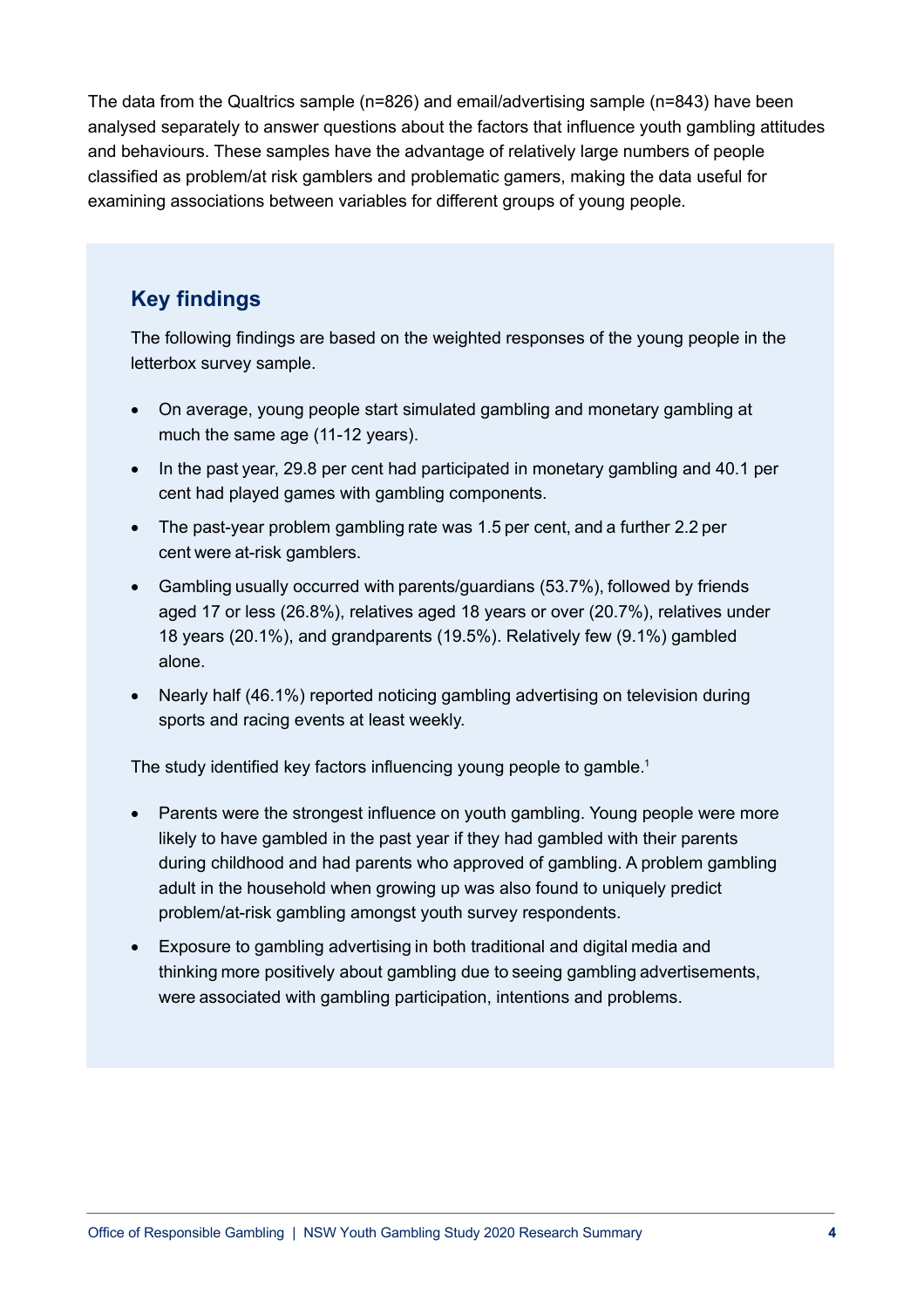# **What did young people tell us about their gambling?**

Almost one-third of young people responding to the letterbox survey had participated in gambling in the past year (n=164, 29.8%). This is similar to the estimates from other recent Australian school-based studies of 25-37 per cent (King et al 2014). The most popular gambling activities were informal private betting (17.1%), scratchies/lotteries (11%), bingo (6%) and keno (5.1%).



A quarter of the young people who had gambled in the past year had participated in online gambling (n=41, 24.9%). The most common way they accessed online gambling was by using a parent's account with their permission.

Most young people gamble infrequently. Of the 164 young people who had gambled in the last 12 months, most (80.7%) reported gambling on their favourite form once a month or less. However, a significant proportion of those who gambled did so more often, with 9.8 per cent gambling on their favourite form a few times a month, 5.7 per cent about once a week, and 3.8 per cent more than once a week.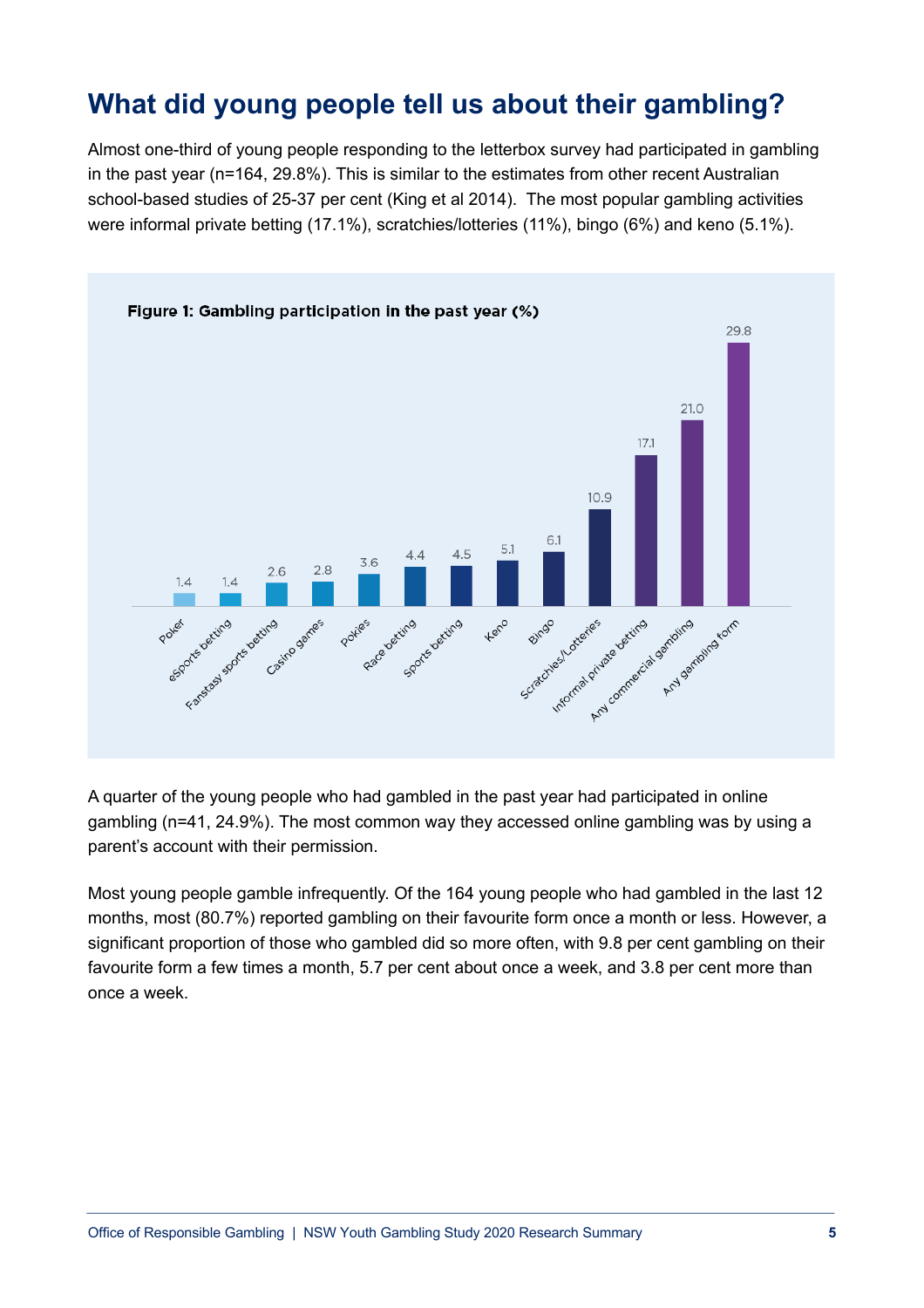## **Youth gambling problems**

A small group of young people were found to be problem gamblers (1.5%) or at-risk gamblers  $(2.2\%)$ .<sup>2</sup> This problem gambling rate is similar to those found in the most representative youth studies.



## **How are young people participating in simulated gambling?**

More young people appear to be participating in simulated gambling than in actual gambling. Past-year simulated gambling (40.1%) was more common than past-year gambling (29.8%) amongst young people in our study. Not only is simulated gambling more common than gambling amongst young people, comparisons of recent and past studies suggest that it has increased substantially in recent years.

The most popular form of simulated gambling was found to be video games with 'mini' gambling components. <sup>3</sup> They were played by 72.1% of the 291 young people who told us they had played games with gambling components at any point in their lives.

<sup>2</sup> Based on the DSM-IV-MR-J.

<sup>&</sup>lt;sup>3</sup> These are games with mini gambling games in them that are not the primary game, such as Diamond Casino & Resort in the video game Grand Theft Auto V.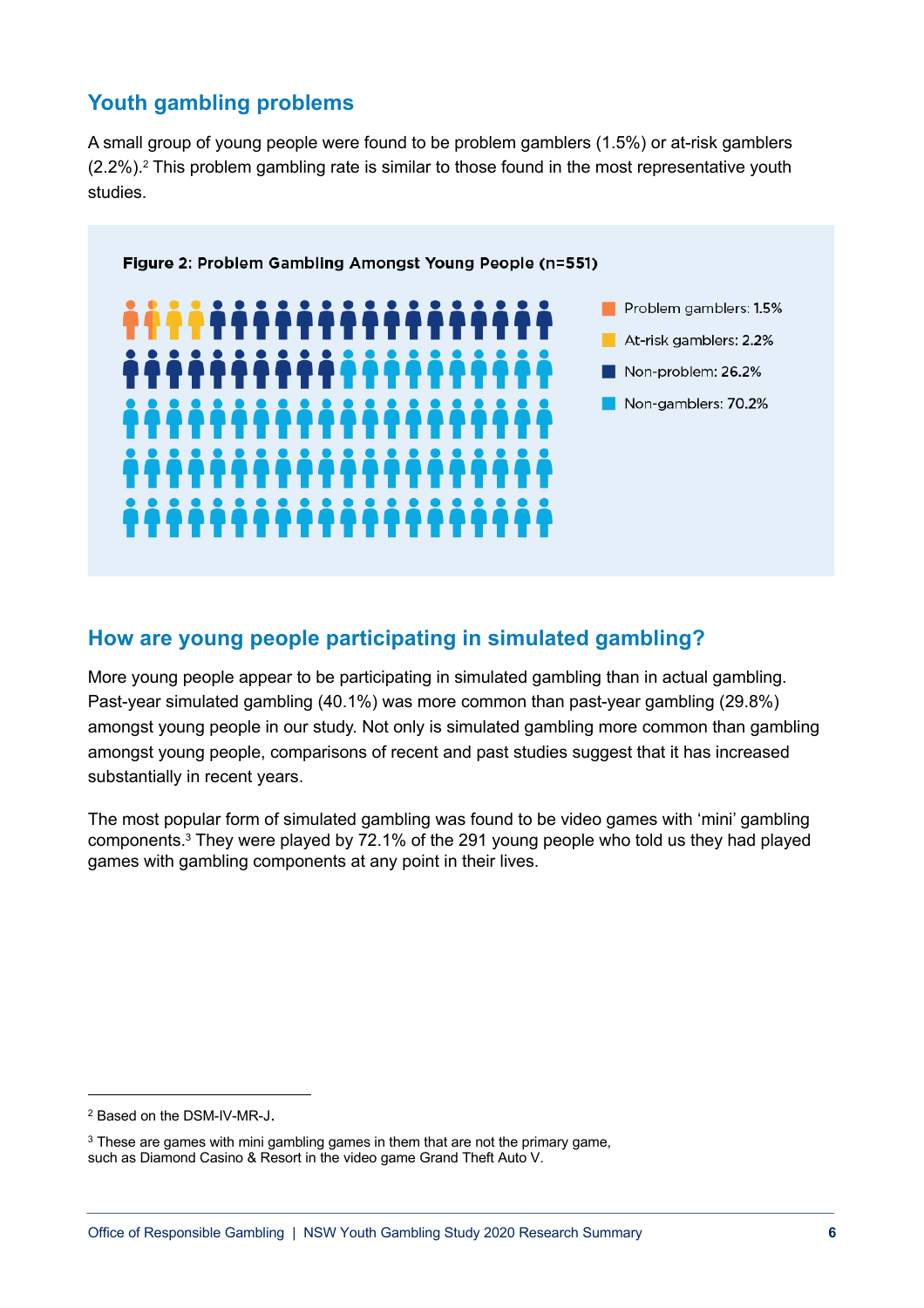#### A majority of the 291 survey respondents who play games with gambling components played them in video games (72.1%).



The average age of first playing these games was 11.9 years, which is similar to the average age of first gambling (11.6 years).

Loot boxes are a common feature in video games and have many similarities to gambling. Over two-thirds of young people (n=398, 72.2%) reported opening or purchasing loot boxes in the past year. Consistent with a 2018 representative survey of Australian youth by the Office of the eSafety Commissioner, one-third (36.5%) of young people had spent money on loot boxes in the last 12 months, averaging \$10 per month – although some focus group participants said they knew friends spending amounts in excess of \$100.

Young people seem to mostly buy loot boxes to get in-game items or 'skins' (79.1%), virtual ingame currency (63.8%), or for in-game progress or competitive advantage (61.8%).

The focus group participants discussed how simulated gambling elements in video games have increased, and that players need to participate in these activities to progress in games, gain lives, earn in-game currency, or obtain free items. Loot boxes were viewed sceptically by many young people and described as '*just a way of generating revenue'* for the game companies and '*a subtle way of trying to get people's money.'*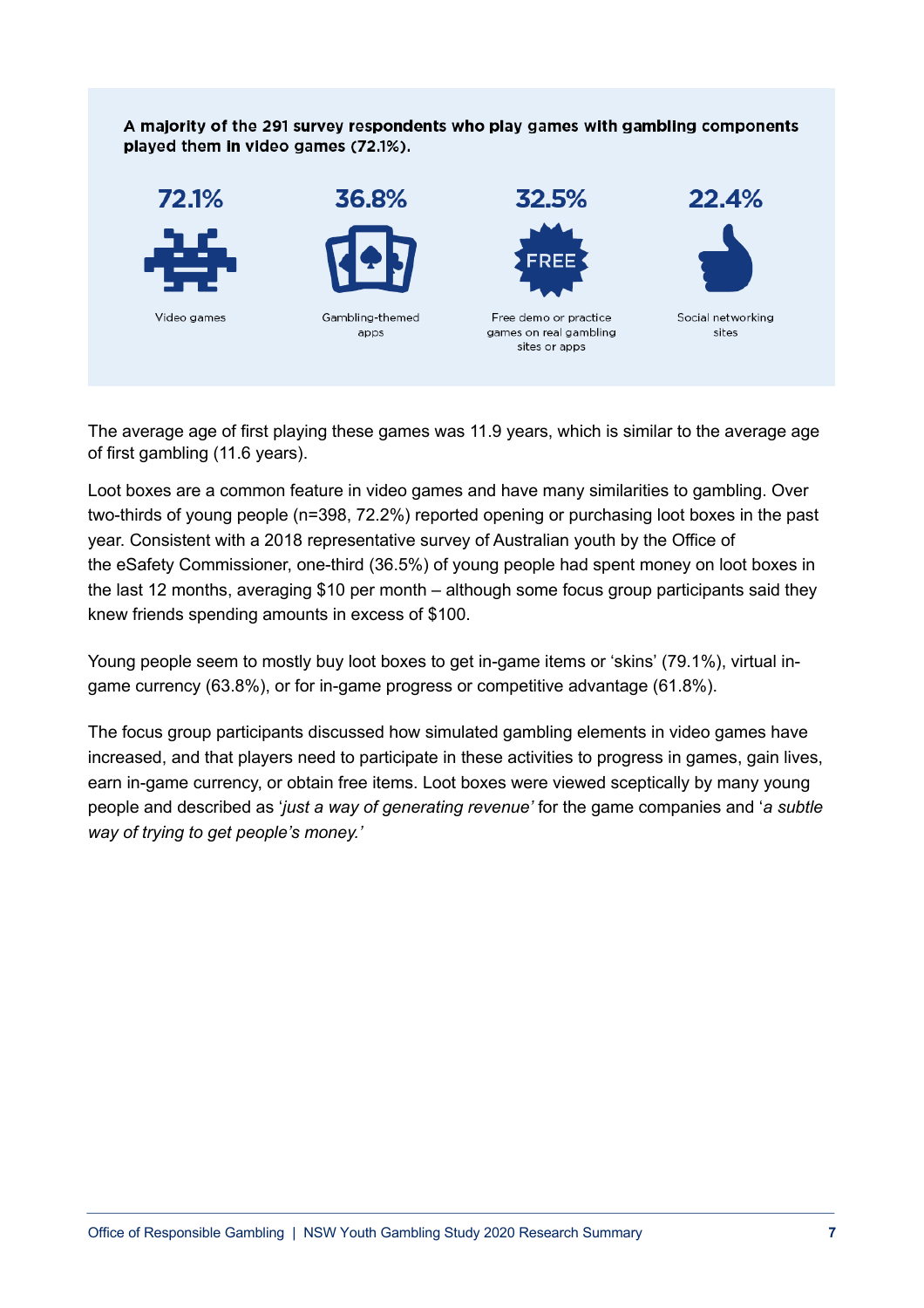# **What influences young people to gamble?**

Young people are influenced to gamble by a range of factors including their parents, peers, personal factors and advertising.

#### **Parents are the greatest influence**

The literature review, focus groups and survey found that parents were the greatest facilitators of young people's gambling, in venues and through use of parents' online gambling accounts. Parents and other adults appear to be playing a key role in providing access to underage gambling, with young people reporting that their gambling usually occurred with parents (53.7%), other adults (20.7%) and grandparents (19.5%).

Parents also influence young people's gambling through modelling gambling behaviour. Many young people reported being exposed to parental gambling when growing up. Over half of the young people in the letterbox survey (n=321, 58.3%) were present when adults in their household gambled and 10.4 per cent thought an adult in their household had gambling problems.



Young people were more likely to be a problem/at-risk gambler if adults in the household gambled with them, did not set limits on their online use, or had gambling problems themselves. A problem gambling adult in the household when growing up uniquely predicted problem/at-risk gambling amongst youth survey respondents. This finding is consistent with other youth gambling studies reported in the literature review.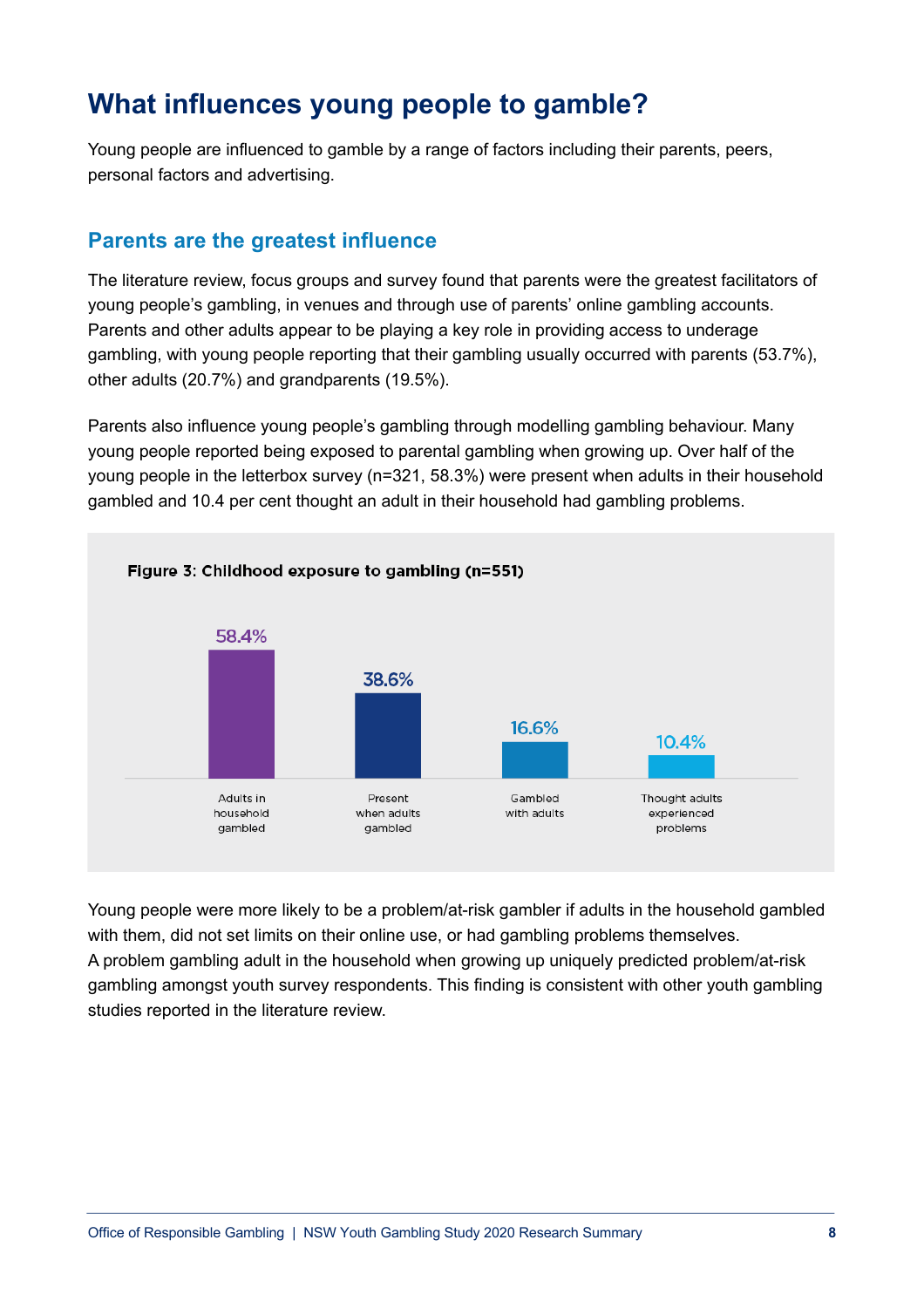#### **Peers also influence gambling**

Young people who had friends who gamble and who had a greater sense of belonging to an online community were more likely to participate in gambling, intend to gamble in the future and have gambling problems. The literature review also indicated that online gambling communities can elevate the risk of problem gambling by normalising gambling.

Young people who engaged simulated gambling and those who were problematic gamers also felt stronger attachment to an online community, reflecting that these games are played online and have online social features.

#### **The influence of personal factors**

Young people with lower wellbeing were more likely to participate in gambling and those with lower wellbeing and higher impulsiveness were more likely to be classified as experiencing problem/atrisk gambling.

Consistent with the literature, higher impulsiveness distinguished those with gambling problems. Participation in simulated gambling and problematic gaming were both linked to lower wellbeing and higher impulsiveness.

#### **Gambling advertising**

Young people reported frequent exposure to gambling advertising, something that was also found in the literature review. On a weekly basis, young people most commonly noticed this advertising on television during sports and racing events (46.1%), on television except during sports and racing events (42.9%), and in online and social media (34.8%).

#### Figure 4: Frequent exposure to gambling advertising (n=551)

Young people noticed gambling advertising at least once a week:



46.1% on television during sports and racing events



42.9% on television at other times



34.8% in online and social media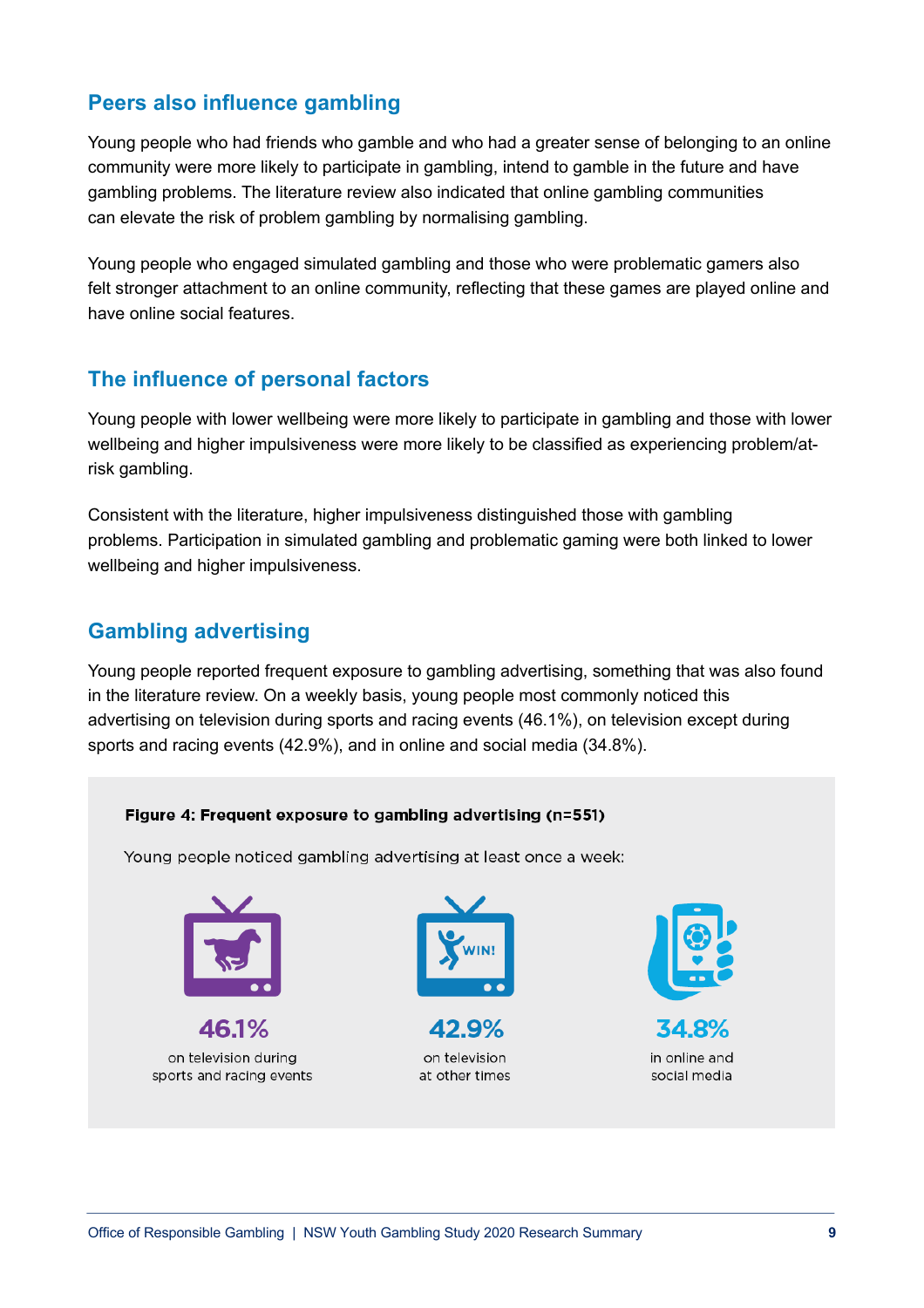Frequent exposure to gambling advertising appears to normalise gambling for young people. One-third (34.7%) reported it had increased their knowledge of gambling options, nearly one-third considered betting on sports to be normal (31.2%), and some felt that knowing the betting odds was part of following sport (15.4%) and also makes watching sport more exciting (14.9%).

Along similar lines, most focus group participants were indifferent to or annoyed by gambling advertising, but nonetheless considered that it normalised and increased knowledge about gambling. The literature review also found that young people report this normalising effect.

Exposure to gambling advertising in both traditional and digital media and thinking more positively about gambling due to seeing gambling advertisements, were found to be associated with gambling participation, intentions and problems. Positive attitudes towards gambling fostered by gambling advertisements were also found to increase the likelihood of gambling problems amongst respondents.

## **Access to internet-connected devices**

Over 90 per cent of the letterbox sample had access to online devices, including their own smartphone. While parents typically set some rules about time spent online, online content and use of devices in bedrooms, they rarely actively monitored this media use.

Having no rules set by parents about online use was linked to gambling participation, intentions and problems, and to participation in simulated gambling and problematic gaming. Focus group participants also said how often and how long they participated in simulated gambling was linked to how accessible their device was and whether it was in sight of parental monitoring.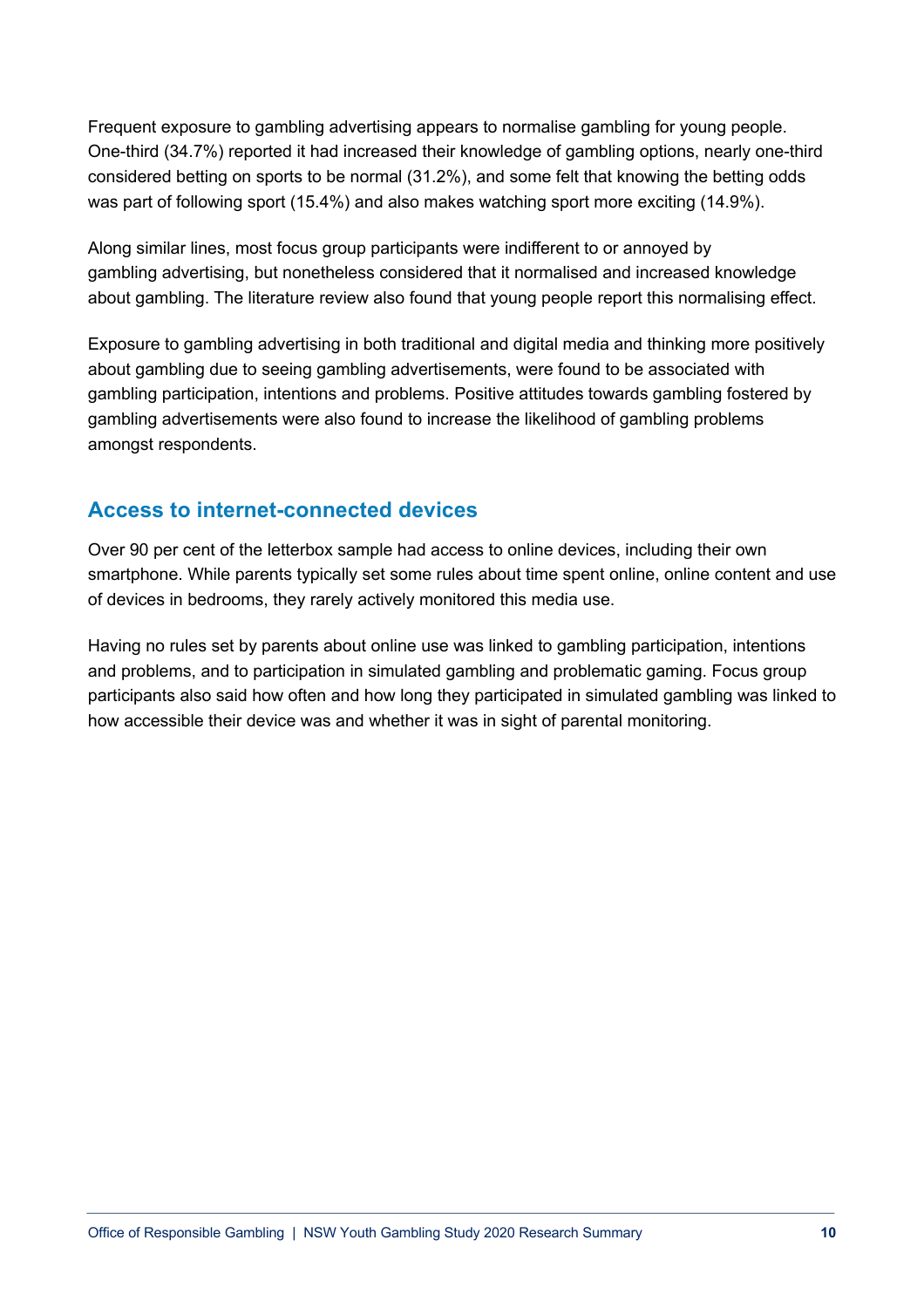# **How are gambling and gaming converging?**

Gaming and gambling are converging, with many games simulating gambling without money necessarily being involved. These range from games with gambling components, to games that replicate gambling but use virtual credits. Games have become increasingly monetised, with players able to spend real money to purchase virtual credits to then engage in the game's gambling components, buy skins or open loot boxes. Items acquired in games can also be used on third-party sites to bet with others, on esports and online games. Betting products are also now offered for esports competitions. Additionally, gaming and gambling promotions and products can now be accessed and shared from the same device, including in online games, social media and esports events.

The convergence of gaming and gambling was reflected in the behaviour of young people in our study. Those who engaged in simulated gambling apps, demo games, simulated gambling on social networking sites, or betting with in-game items were more likely to gamble on all monetary forms. Those who bought loot boxes and played video games with gambling components were more likely to gamble on some monetary forms. Problematic gamers were more likely to gamble, but problem/at risk gambling and problematic gaming were not statistically significantly associated.

The convergence of gaming and gambling, the increase of simulated gambling products, and their popularity amongst young people, highlight increased potential for gambling harm that require attention. Sizeable proportions of young people appear to purchase loot boxes (36.5% of the letterbox sample) and bet with in-game items (14.5%). These activities share several characteristics with gambling and may be particularly harmful for young people. Watching esports events is also popular (40.8% of the letterbox sample). While only 1.4 per cent of the letterbox sample reported esports betting with money, 6.2 per cent reported esports betting with in-game items. Further, 15.1 per cent intended to bet on esports in the future. This is much higher than the current prevalence of 3.3 per cent of esports betting (for money) amongst NSW adults aged 18-24 years, found in the NSW Gambling Survey 2019 which also found esports betting was strongly associated with problem gambling (Browne et al 2019).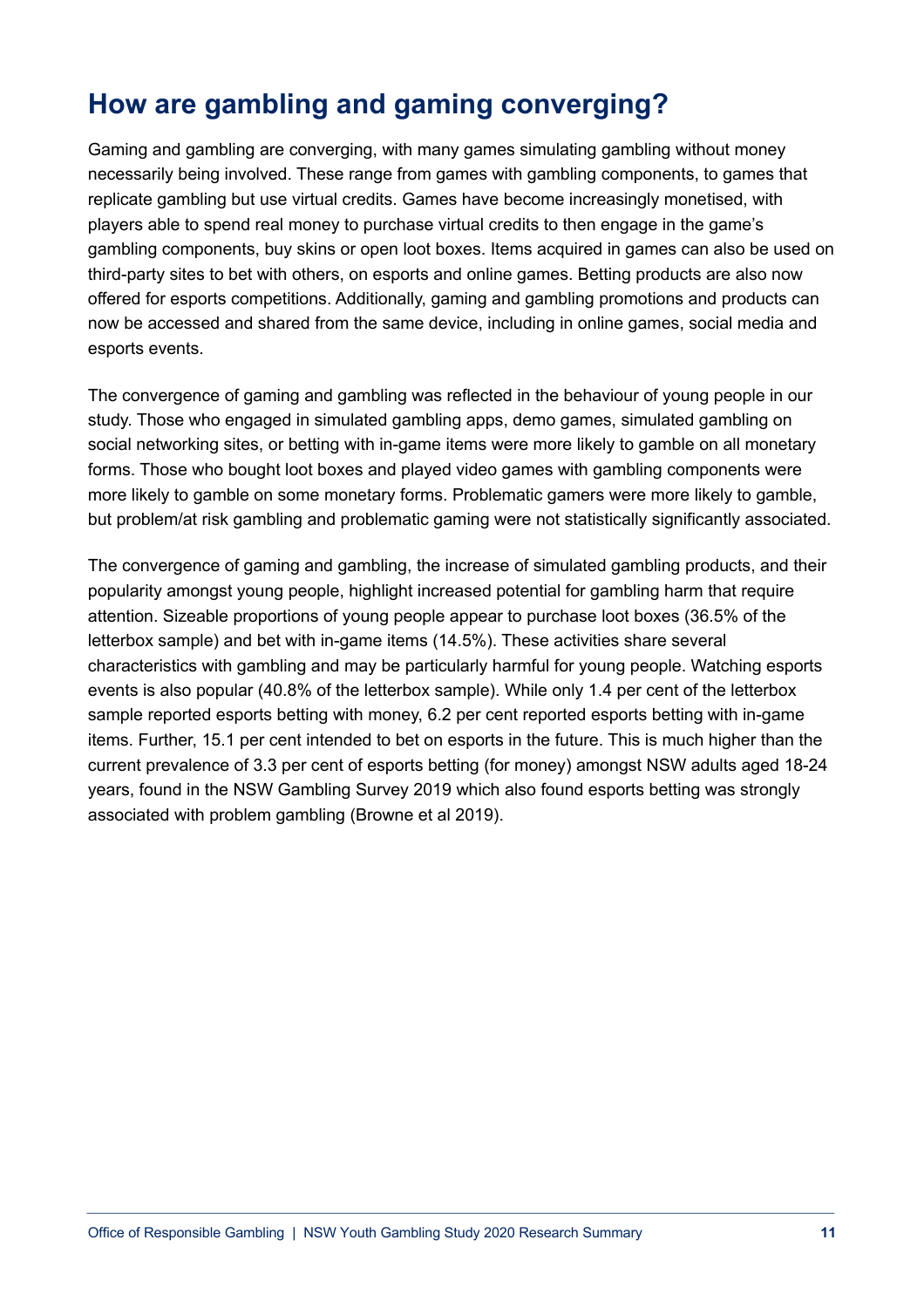# **What does this mean for gambling harm reduction?**

The results of this study have implications for efforts to prevent and reduce gambling harm amongst young people in NSW. The researchers suggested a number of key areas for attention, outlined below.

#### **Education and awareness raising**

#### *Parents*

Parents were the strongest influence on youth gambling. They should be provided with information about the risks of youth gambling, and with resources to help them support their child's appropriate and healthy online behaviour. They should be advised against gambling with or in the presence of their children or facilitating their children's gambling. Parents should be encouraged to monitor their children's engagement in gambling and simulated gambling and online use more generally and discourage their use of social casino and demo games, purchasing loot boxes, and betting with ingame items.

#### *Young people*

Education and information should be provided for young people to raise their awareness of the risks of gambling and support their ability to make informed choices and encourage appropriate peer norms. Information should emphasise that underage gambling is illegal. Young people could be educated on the potential for simulated gambling to lead to gambling and gambling problems, and the importance of keeping their gaming in balance with other activities in their life. Young people with lower wellbeing could be supported to engage in more positive coping strategies.

#### *Services*

Youth services, gambling help and mental health services may also benefit from education about the risks of simulated gambling and gambling for young people.

#### **Regulation**

A number of young people reported accessing commercial gambling (21%), indicating the need for improved age and ID verification, preventing underage access to gambling in land-based venues and when young people try to open online accounts.

Strategies, including regulation and changes to industry practices, are needed to reduce youth exposure to gambling advertising, especially on television and in online and social media, and its normalising effects.

Purchasing loot boxes and betting with in-game items have similar characteristics to monetary gambling, and are linked to gambling participation and problems, so their regulation should be considered. Regulators should examine ways to reduce gambling components in online games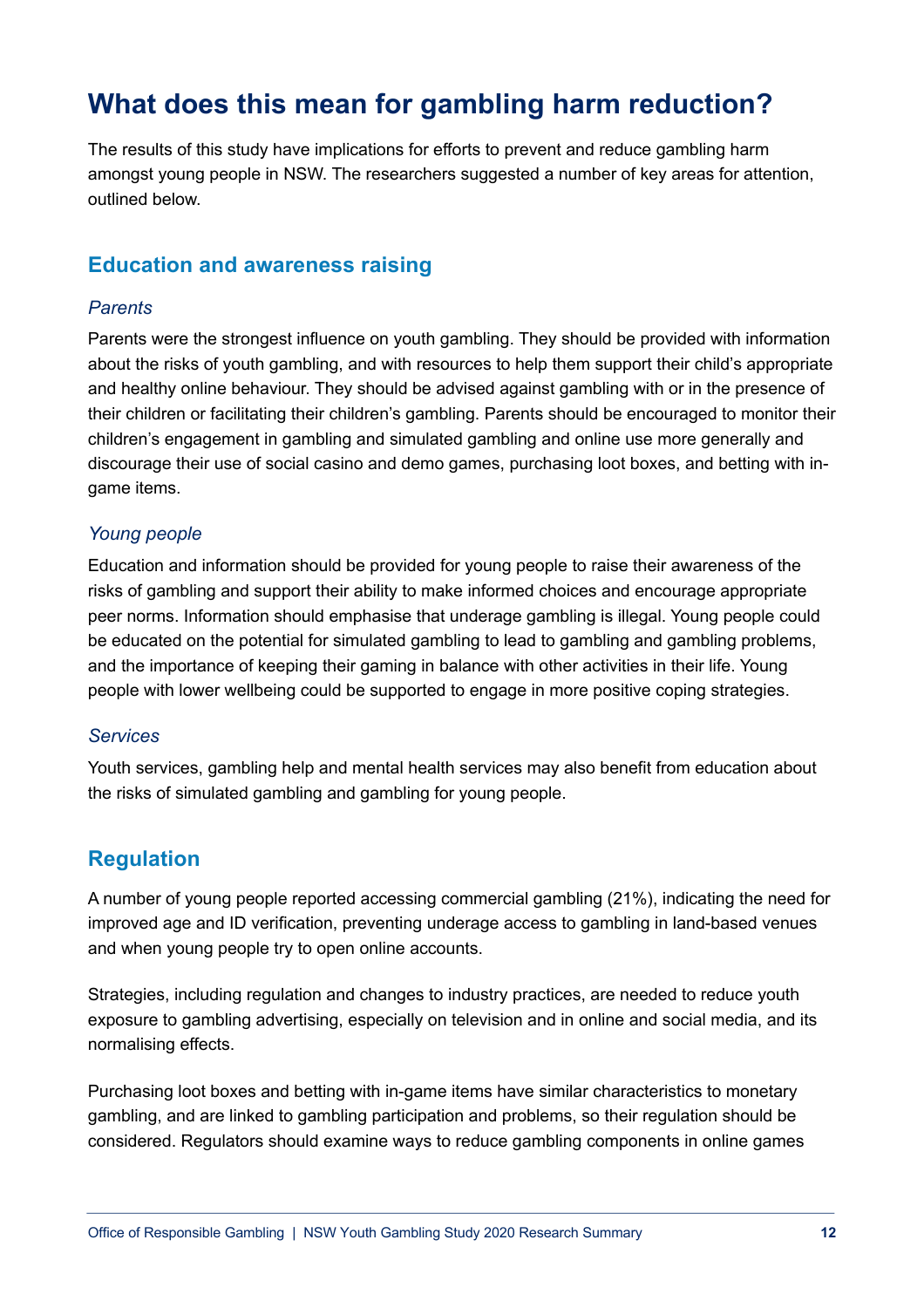and impose age restrictions for simulated gambling. Given the popularity of simulated gambling amongst young people, game developers and gaming operators should examine ways to reduce gambling components in online games, impose age restrictions for simulated gambling, ensure their marketing is responsible, and implement responsible gaming measures such as self-limiting features, self-exclusion and links to sources of help for gaming and gambling problems. Regulation of the gaming industry may be needed to achieve these outcomes.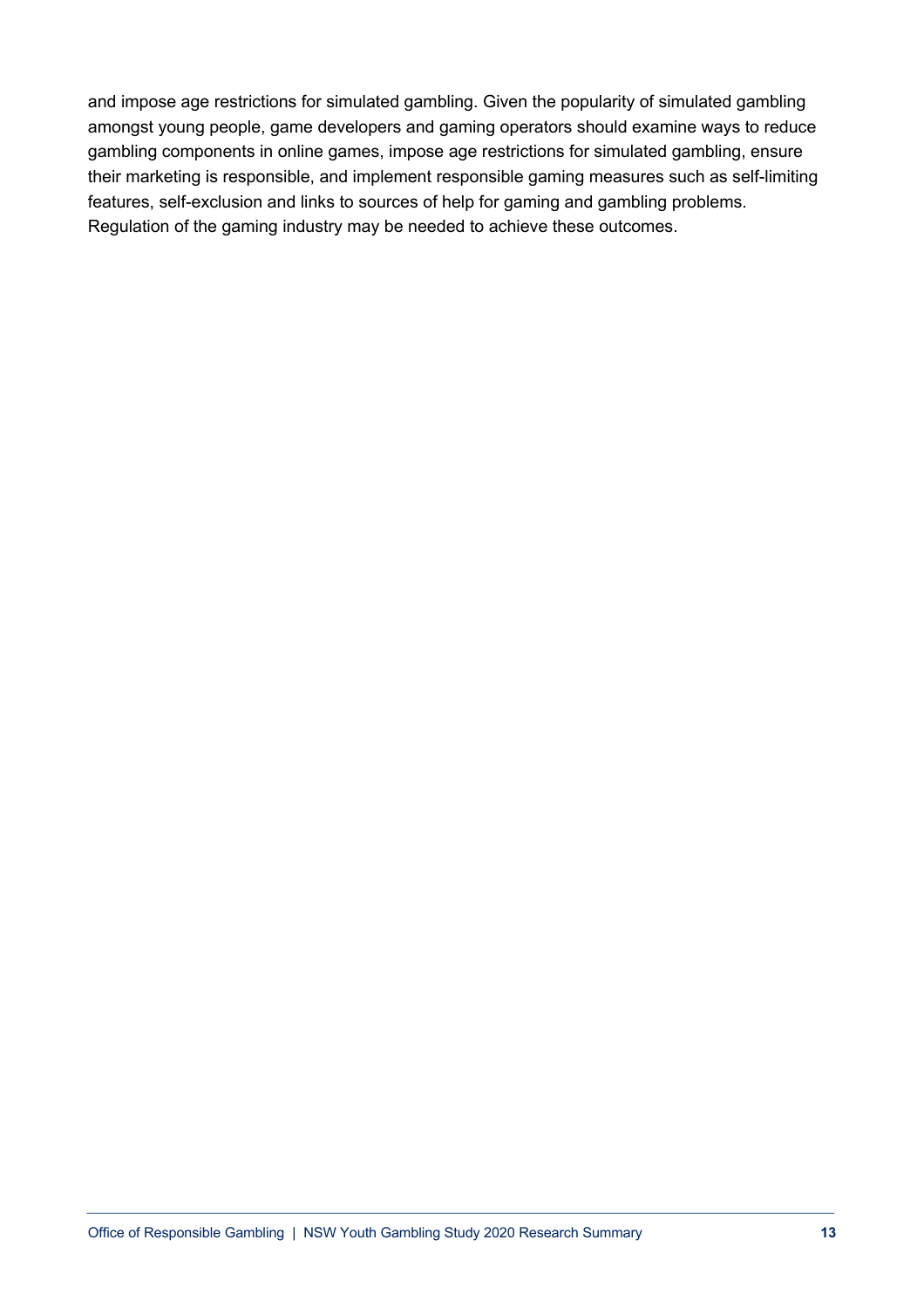#### **References**

Browne, M., Rockolff, M., Hing, N., Russell, A., Murray Boyle, C., Rawat, V., Tran, K., Brook, K., & Sproston, K. (2019). NSW Gambling Survey 2019. Sydney: NSW Responsible Gambling Fund.

Fisher, S. E. (2000). Developing the DSM-IV-MR-J criteria to identify adolescent problem gambling in non-clinical populations. *Journal of Gambling Studies' 16*' 253–273.

Freund, M., et al., (2019). *The prevalence and correlates of gambling in secondary school students* in Victoria, Australia, 2017. Victorian Responsible Gambling Foundation, Melbourne.

Hing, N., Russell, A. M. T., King, D., Rockloff, M., Browne, M., Greer, N., Newall, P., Sproston, K., Chen, L., & Coughlin, S. (2020). *NSW Youth Gambling Study 2020*. Sydney: NSW Responsible Gambling Fund.

King, D. L., Delfabbro, P. H., Kaptsis, D., & Zwaans, T. (2014). Adolescent simulated gambling via digital and social media: An emerging problem. *Computers in Human Behavior*, 31, 305-313.

King, D. L., & Delfabbro, P. H. (2016). Adolescents' perceptions of parental influences on commercial and simulated gambling activities. *International Gambling Studies*, *16*, 424- 441.

Office of the eSafety Commissioner (2018). *State of play: Youth online gaming in Australia*. Retrieved from: https://www.esafety.gov.au/sites/default/files/2019-07/Youth-and-online-gamingreport-2018.pdf

UK Gambling Commission. (2019). *Young people and gambling survey 2019: A research study among 11 -16 year olds in Great Britain*. London: Great Britain.